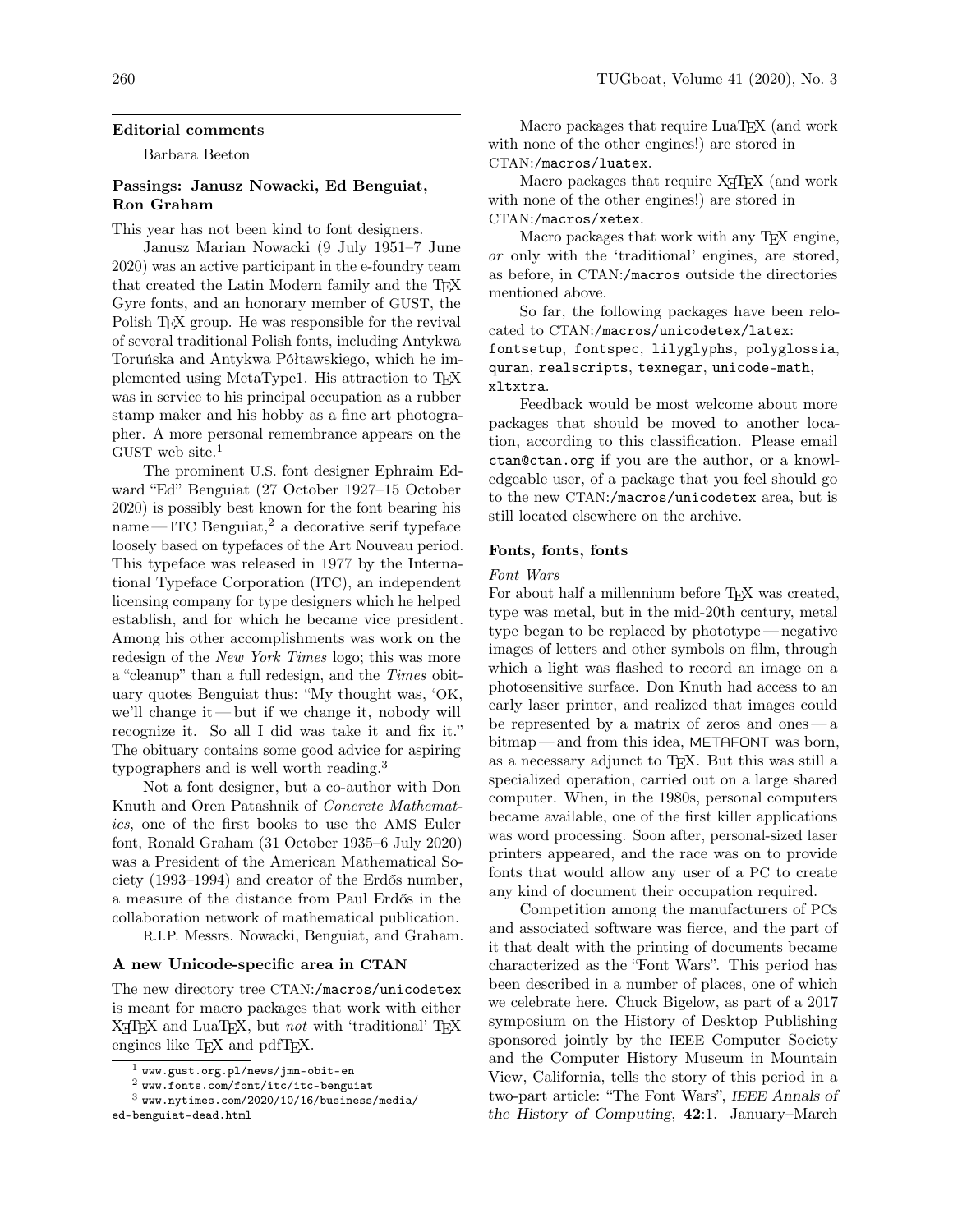2020, 7–40. Additional notes are provided as a web supplement: [history.computer.org/annals/dtp/](https://history.computer.org/annals/dtp/fw/) [fw/](https://history.computer.org/annals/dtp/fw/). TUG plans to publish the entire enterprise in book form next year, with additional material. Since Chuck was a key participant in this saga, this is a true first person account, well researched and lucidly presented. Interspersed with the text are numerous illustrations depicting various methods, old and new, used for defining the shapes of letters.

This same subject has been covered from a different point of view (that of someone active in the printing industry) by Frank Romano in his book History of Desktop Publishing, which was reviewed in an earlier issue of TUGboat ([tug.org/TUGboat/tb41-1/](https://tug.org/TUGboat/tb41-1/tb127reviews-romano.pdf) [tb127reviews-romano.pdf](https://tug.org/TUGboat/tb41-1/tb127reviews-romano.pdf)). This book characterizes the different personalities and points of view of the principals involved in the hardware end of the font wars, and is notable for the presence of some photographs that illuminate the intensity of competition that marked the period.

#### Computer Modern / Latin Modern

Changing gears, visible differences between Computer Modern and Latin Modern were addressed by a question on the tex.stackexchange Q&A site ([tex.stackexchange.com/q/48369](https://tex.stackexchange.com/q/48369)). CM has been criticized for appearing too thin, especially on screen, but a comparison of copies of Knuth's The Art of Computer Programming (TAOCP) show it to appear more substantial than other documents produced with (LA)T<sub>F</sub>X. An answer to this question notes that a great deal of LATEX material is now by default set with Latin Modern, not the original CM. It attributes the difference in weight to the model used for LM (and also for the Type 1 implementations of CM), which has a lesser value for the METAFONT variable blacker, leading to noticeably thinner stems.

## Other fonts, and some related software

A productive field for font development is directed toward assisting readers with visual disabilities. Several new fonts and supporting software in this area have been announced on the web.

- Luciole (French for "firefly")<sup>[4](#page-1-0)</sup> is a sans serif font intended to "advance research", supporting almost all European languages and including many Greek and math symbols for scientific notation.
- Lexend<sup>[5](#page-1-1)</sup> is a "variable" font (or series of variations on an underlying basic sans serif font style) that is intended to change depending on feedback from the reader's ability to comprehend a

text (measured in "words correct per minute"). Its goal is to improve reading proficiency.

• The Accessible RMarkdown Writer<sup>[6](#page-1-2)</sup> is not a font, but "a tool that creates documents in various formats based on RMarkdown text". Designed to help create "scientifically rigorous" complex documents, it is based on the existing tool Markdown, with the ability to add inline R-code, and uses pull-down menus to access symbols. BIBT<sub>EX</sub> is supported for inclusion of references.

## Erratum:

# "The Road to Noto", Steven Matteson (TUGboat 41:2, 145–154)

A question was raised regarding the relative antiquity of Anatolian hieroglyphics compared to Egyptian, as stated on page 152: "Anatolian hieroglyphs are at least 4,000 years old, thus predating Egyptian hieroglyphs."

When Matteson was asked about this, he responded, "Whoops — yes I see looking at the timeline I quickly sketched out for the talk I transposed the words 'Akkadian' and 'Anatolian'. Big mistake on my part and I'm very happy it was pointed out."

But there's more to this story.

To begin, "Akkadian" applies to cuneiform, not hieroglyphs. Cuneiform has traditionally been considered slightly older than hieroglyphs, but archaeologists are still digging. And the text here mentions only hieroglyphs, not cuneiform. So, where did "Anatolian" come from?

One of the goals of Noto is to support all language scripts in Unicode; the relevant block (U+14400– U+1467F) is named "Anatolian hieroglyphs". The initial request for adding this script to Unicode (found in the Unicode archives) was submitted by the UC Berkeley Script Encoding Initiative. This document indicates that the script was used by multiple languages, so a regional rather than a linguistic name was applied. Sadly, no temporal information is included.

Elsewhere, in a Wikipedia reference for Egyptian hieroglyphics ([https://en.wikipedia.org/wiki/](https://en.wikipedia.org/wiki/Egyptian_hieroglyphs) [Egyptian\\_hieroglyphs](https://en.wikipedia.org/wiki/Egyptian_hieroglyphs)), it is stated that

Since the 1990s, [. . . ] discoveries of glyphs at Abydos [Egypt], dated to between 3400 and 3200 BCE, have shed doubt on the classical notion that the Mesopotamian symbol system predates the Egyptian one. However, Egyptian writing appeared suddenly at that time, while Mesopotamia had a long evolutionary

<span id="page-1-0"></span><sup>4</sup> [luciole-vision.com/luciole-en.html](https://luciole-vision.com/luciole-en.html)

<span id="page-1-1"></span><sup>5</sup> [lexend.com](https://lexend.com)

<span id="page-1-2"></span> $^6$ [www.arowtool.com](http://www.arowtool.com)